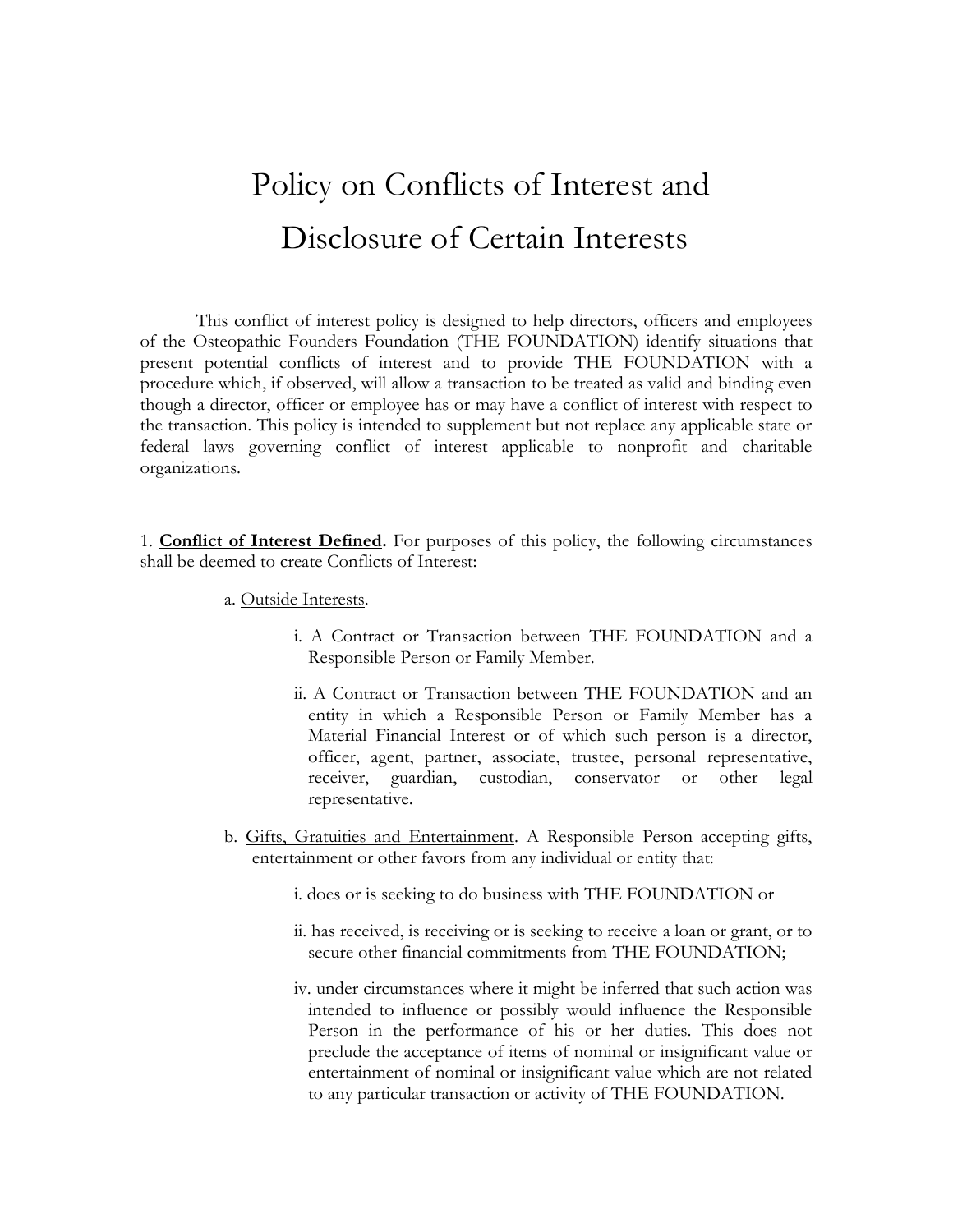# **2. Definitions.**

- a. A "Conflict of Interest" is any circumstance described in Part 1 of this Policy.
- b. A "Responsible Person" is any person serving as an officer, key employee or member of the Board of Directors of THE FOUNDATION.
- c. A "Family Member" is a spouse, domestic partner, parent, child or spouse of a brother or sister, of a Responsible Person.
- d. A "Material Financial Interest" in an entity is a financial interest of any kind, which, in view of all the circumstances, is substantial enough that it would, or reasonably could, affect a Responsible Person's or Family Member's judgment with respect to transactions to which the entity is a party. This includes all forms of compensation.
- e. A "Contract or Transaction" is any agreement or relationship involving the sale or purchase of goods, services, or rights of any kind, the providing or receipt of a loan or grant, the establishment of any other type of pecuniary relationship, or review of a charitable organization by THE FOUNDATION. The making of a gift to THE FOUNDATION is not a Contract or Transaction.

### **3. Procedures.**

- a. Prior to board or committee action on a Contract or Transaction involving a Conflict of Interest, a director or committee member having a Conflict of Interest and who is in attendance at the meeting shall disclose all facts material to the Conflict of Interest. Such disclosure shall be reflected in the minutes of the meeting.
- b. A director or committee member who plans not to attend a meeting at which he or she has reason to believe that the board or committee will act on a matter in which the person has a Conflict of Interest shall disclose to the chair of the meeting all facts material to the Conflict of Interest. The chair shall report the disclosure at the meeting and the disclosure shall be reflected in the minutes of the meeting.
- c. A person who has a Conflict of Interest shall not participate in or be permitted to hear the board's or committee's discussion of the matter except to disclose material facts and to respond to questions. Such person shall not attempt to exert his or her personal influence with respect to the matter, either at or outside the meeting.
- d. A person who has a Conflict of Interest with respect to a Contract or Transaction that will be voted on at a meeting shall not be counted in determining the presence of a quorum for purposes of the vote. The person having a conflict of interest may not vote on the Contract or Transaction and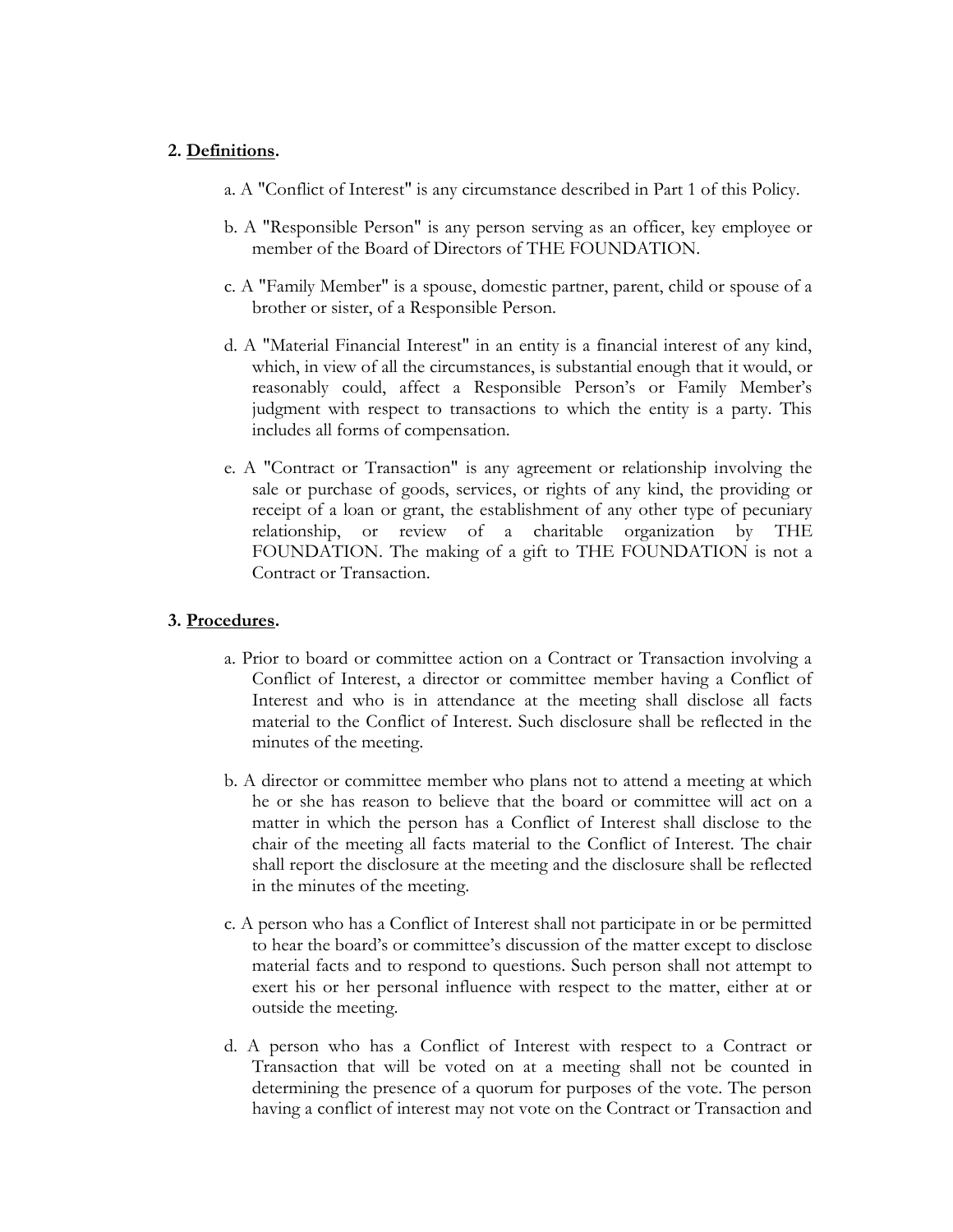shall not be present in the meeting room when the vote is taken, unless the vote is by secret ballot. Such person's ineligibility to vote shall be reflected in the minutes of the meeting.

4. **Confidentiality.** Each Responsible Person shall exercise care not to disclose confidential information acquired in connection with such status or information the disclosure of which might be adverse to the interests of THE FOUNDATION. Furthermore, a Responsible Person shall not disclose or use information relating to the business of THE FOUNDATION for the personal profit or advantage of the Responsible Person or a Family Member.

# **5. Review of policy.**

- a. Each new Responsible Person shall be required to review a copy of this policy and to acknowledge in writing that he or she has done so.
- b. Each Responsible Person shall annually complete a disclosure form identifying any relationships, positions or circumstances in which the Responsible Person is involved that he or she believes could contribute to a Conflict of Interest arising. Such relationships, positions or circumstances might include service as a director of or consultant to a nonprofit organization, or ownership of a business that might provide goods or services to THE FOUNDATION. Any such information regarding business interests of a Responsible Person or a Family Member shall be treated as confidential and shall generally be made available only to the Chair, the President, and any committee appointed to address Conflicts of Interest, except to the extent additional disclosure is necessary in connection with the implementation of this Policy.
- c. This policy shall be reviewed annually by each member of the Board of Directors. Any changes to the policy shall be communicated immediately to all Responsible Persons.